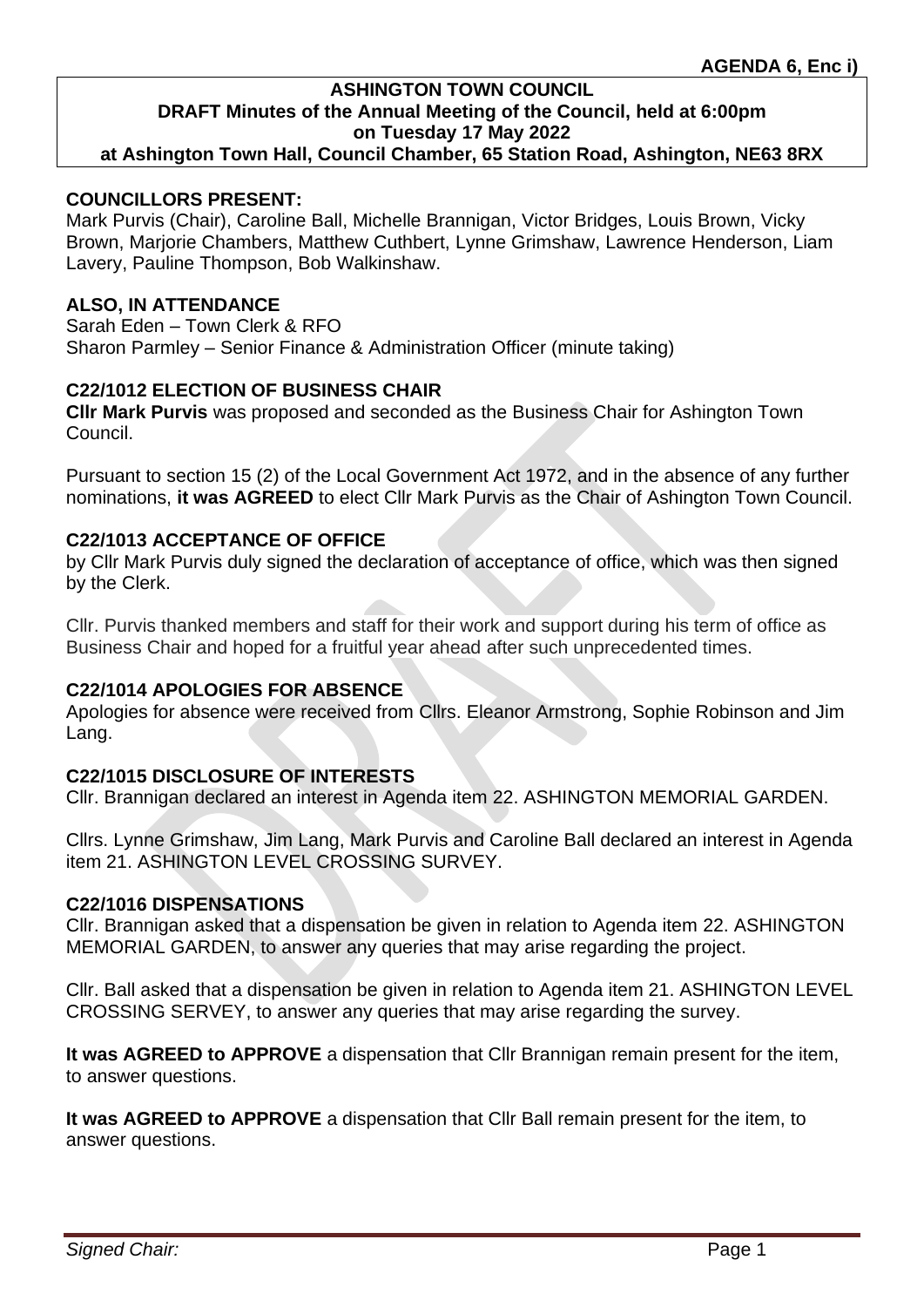**at Ashington Town Hall, Council Chamber, 65 Station Road, Ashington, NE63 8RX**

# **C22/1017 MINUTES OF LAST MEETING**

**It was AGREED to RECEIVE and SIGN** the minutes of the meeting held on Tuesday 29<sup>th</sup> March 2022 as a true record.

#### **C22/1018 ELECTION OF BUSINESS VICE-CHAIR**

Cllr Purvis invited nominations for Business Vice-Chair. Cllr Marjorie Chambers **was proposed and seconded as Business Vice-Chair for Ashington Town Council.**

**It was AGREED** to appoint Cllr Marjorie Chambers as Business Vice-Chair.

#### **C22/1019 ELECTON OF CIVIC HEAD OF ASHINGTON**

Cllr Purvis invited nominations for the Civic Head. **Cllr Bob Walkinshaw** was proposed and seconded as the Civic Head for Ashington Town Council.

**It was AGREED** to appoint Cllr Bob Walkinshaw as Civic Head of Ashington.

#### **C22/1020 ELECTION OF DEPUTY CIVIC HEAD OF ASHINGTON**

Cllr Purvis invited nominations for Deputy Civic Head. Cllr Victor Bridges was proposed and seconded as the Deputy Civic Head for Ashington Town Council.

**It was AGREED** to appoint Cllr Victor Bridges as Deputy Civic Head of Ashington.

# **C22/1021 ELECTION OF LEADER OF THE COUNCIL**

Cllr Purvis invited nominations for Leader of the Council. Cllr Matthew Cuthbert was proposed and seconded as the Leader for Ashington Town Council. **It was AGREED** to elect Cllr Matthew Cuthbert as Leader of the Council.

# **C22/1022 ELECTION OF DEPUTY LEADER OF THE COUNCIL**

Cllr Purvis invited nominations for Deputy Leader of the Council. Cllr Lawrence Henderson was proposed and seconded as the Deputy Leader for Ashington Town Council. **It was AGREED** to appoint Cllr Lawrence Henderson as Deputy Leader of the Council.

### **C22/1023 RESPONSIBLE FINANCIAL OFFICER**

Pursuant to section 151 of the Local Government Act 1972, **it was AGREED** to appoint Sarah Eden as the Responsible Financial Officer.

#### **C22/1024 STANDING ORDERS**

**It was AGREED** to adopt Standing Orders in accordance with the Local Government Act 1972, Sch 12, para 42, including all recommendations of the Clerk annotated and sent out in advance of the meeting.

**It was AGREED** that Standing Orders should include that decisions on dispensations should be approved by the meeting.

**It was AGREED** to include the agreement that planning applications should be received by the Council in accordance with the Council's Scheme of Delegation on Planning Matters.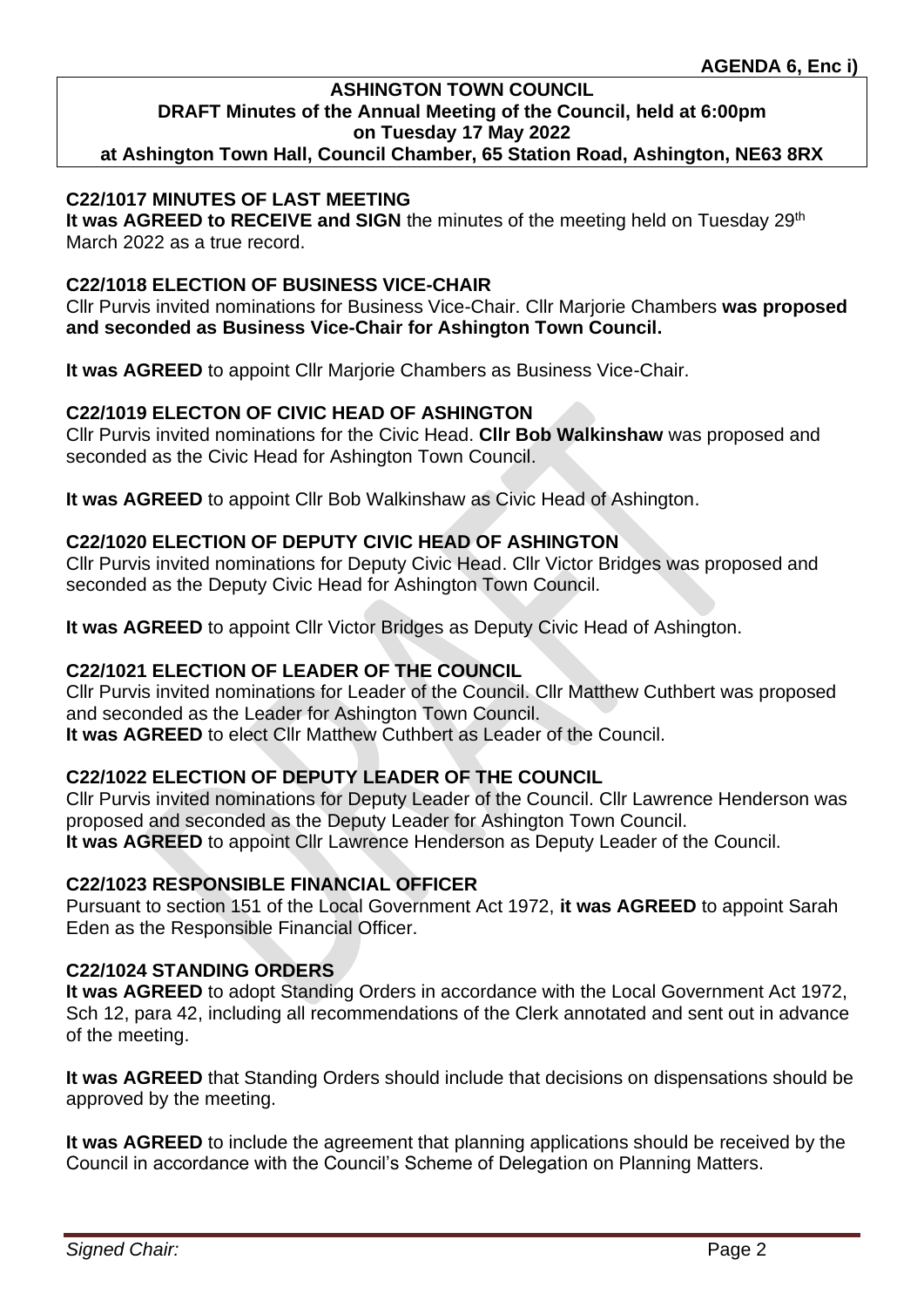**at Ashington Town Hall, Council Chamber, 65 Station Road, Ashington, NE63 8RX**

**It was AGREED** to add officer positions in law and members positions for clarity to Standing Orders.

**It was AGREED** to remove reference to Financial Management and Accounting in favour of a separate Financial Regulations Policy.

**It was AGREED** to reference line management control of the Clerk to be shared between the Chair of the Council, Chair of the Personnel Committee and Leader of the Council.

# **C22/1025 FINANCIAL REGULATIONS**

**It was AGREED** to adopt Financial Regulations in accordance with the Accounts and Audit Regulations 2015, as recommended by the Clerk/RFO which were sent out in advance of the meeting.

# **C22/1026 STANDING COMMITTEES**

#### *a) Finance and General Services Committee (FGS)*

**It was AGREED to RECEIVE and AGREE** the Terms of Reference of the Finance and General Services Committee, sent out in advance of the meeting.

# *b) Personnel Committee*

**It was AGREED to RECEIVE and AGREE** the Terms of Reference of the Personnel Committee sent out in advance of the meeting.

# *c) Climate Change and Environment Sub-Committee*

#### *i. Members*

It was proposed and seconded that all Council Members would be part of the Climate Change Committee, and that the Committee should be amended to a standing committee of Full Council to represent the priority given to climate change at Ashington Town Council.

#### *ii. Terms of Reference*

The Clerk advised that as a Standing Committee of Full Council, only Full Council could agree the terms of reference of the Climate Change Committee, and that this would need to be agreed prior to anything else. It was noted that Draft Terms of Reference would be brought for agreement and that the first meeting of the Climate Change Committee would elect a Chair.

# **C22/1027 NORTHUMBERLAND COUNTY COUNCIL PARTNERSHIP AGREEMENT**

**It was AGREED** that the members of the board would include, Cllr Matthew Cuthbert, Cllr Lynne Grimshaw, Cllr Vicky Brown, Cllr Pauline Thompson, Cllr Marjorie Chambers, Cllr Louis Brown and Cllr Caroline Ball.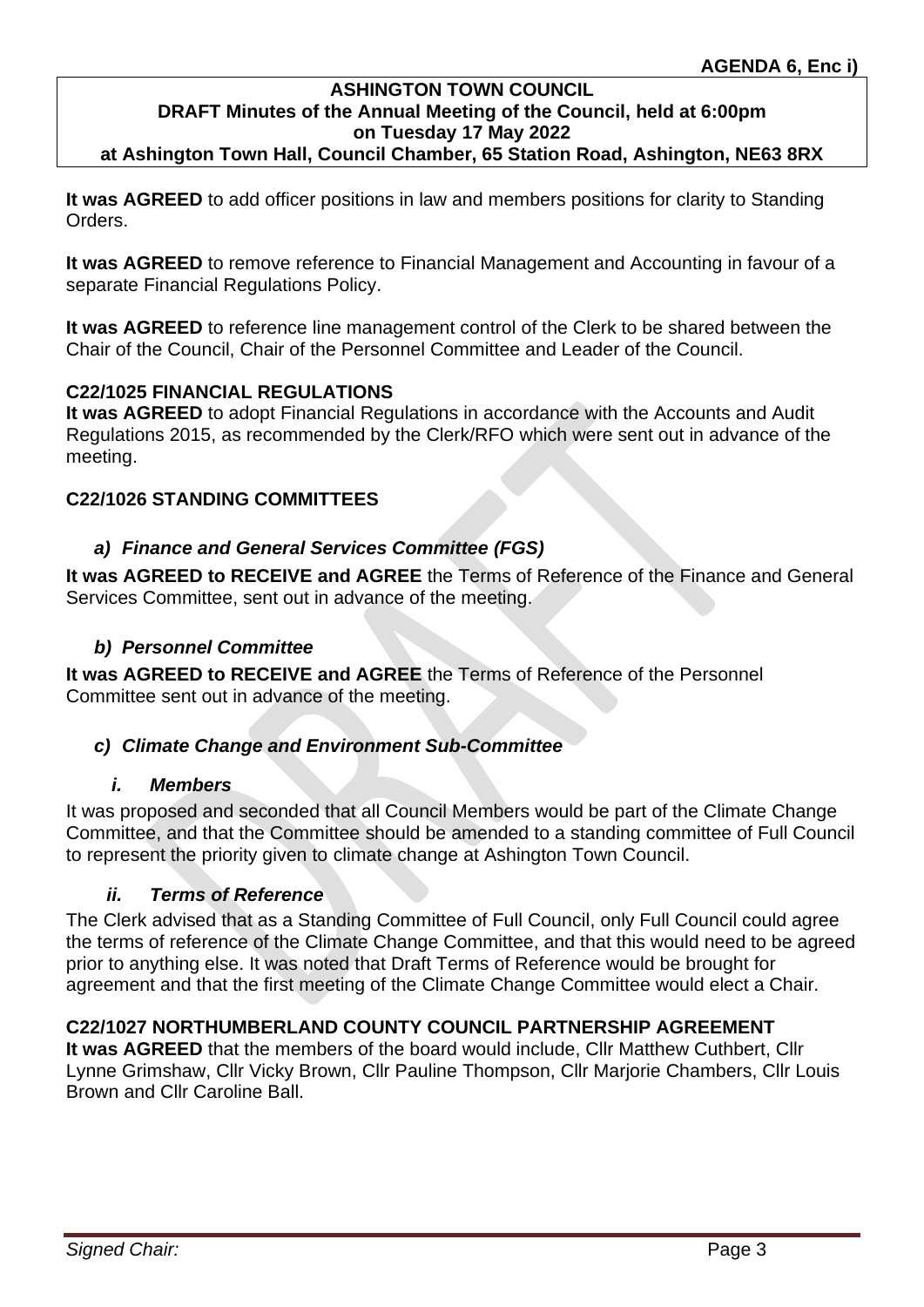#### **ASHINGTON TOWN COUNCIL DRAFT Minutes of the Annual Meeting of the Council, held at 6:00pm on Tuesday 17 May 2022 at Ashington Town Hall, Council Chamber, 65 Station Road, Ashington, NE63 8RX**

# **C22/1028 FINANCIAL AND MANAGEMENT RISK ASSESSMENT**

# *a) Financial and Management Risk Assessment*

**It was AGREED to RECEIVE and APPROVE** the newly drafted Financial and Risk Assessment sent out in advance of the meeting, written in accordance with the Accounts and Audit Regulations 2015.

# *b) Authorised Signatories*

**It was AGREED** continue with Cllr Matthew Cuthbert, Cllr Lynne Grimshaw, Cllr Mark Purvis and Cllr Pauline Thompson as cheque signatories and to progress all Cllrs to online access as soon as possible.

It was AGREED that a 5<sup>th</sup> signatory would be fortuitous, again with online access.

# **C22/1029 INSURANCE ARRANGEMENTS**

**It was AGREED to RECEIVE** confirmation of the arrangements for insurance sent out in advance of the meeting.

# **C22/1030 THE GENERAL POWER OF COMPETANCE**

In accordance with the Parish Council (General Power of Competence) (Prescribed Conditions) Order 2012 (SI 2012/965), the Council **confirmed eligibility** to adopt the 'General Power of Competence.

| <b>Eligibility Criteria</b>                                  | <b>Eligibility Criteria Met</b>                                                                                                |
|--------------------------------------------------------------|--------------------------------------------------------------------------------------------------------------------------------|
| At least two thirds of the members have been<br>elected      | All members have been elected, no co-<br>opted Cllrs.                                                                          |
| The Clerk is suitably qualified                              | Sarah Eden as a Certificate in Local<br><b>Council Administration and is Fellow of</b><br>the Society of Local Council Clerks. |
| The Council is eligible and has resolved to<br>adopt the GPC | As per this meeting.                                                                                                           |

**It was AGREED to ADOPT** the General Power of Competence, in accordance with the Localism Act 2011.

# **C22/1031 POLICIES AND PROCEDURES**

# *a) Code of Conduct*

**In accordance with the Localism Act 2011, 28 (12), it was AGREED** to adopt a newly drafted Code of Conduct for Ashington Town Council, sent out in advance of the meeting.

# *b) Complaints Procedure*

**It was AGREED** to adopt the Complaints Procedure for Ashington Town Council, previously adopted in 2018, and sent out in advance of the meeting.